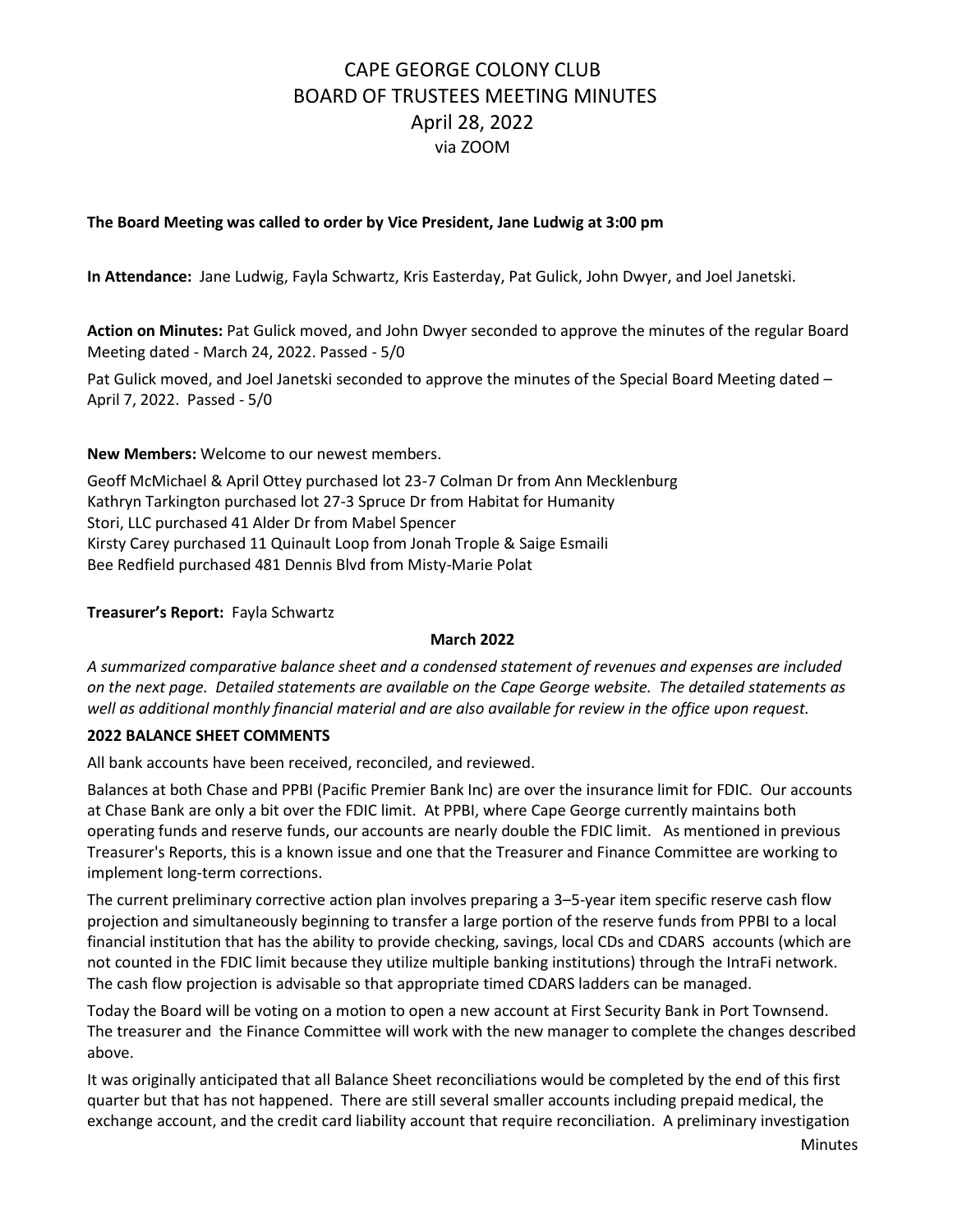indicates that most of this work will be identifying past entries that were recorded in incorrect accounts. Reconciliation of the fixed asset accounts is a much larger task and has not yet been started.

#### **2022 REVENUE AND EXPENSE COMMENTS**

While all the cost centers are performing better than their budget, the favorable outcomes are due to only two primary factors: the favorable labor variance and recognition of about 95% of the Marina's total annual revenue.

Favorable labor variances across all cost centers will begin to dwindle with the arrival of the new Manager, so it is too early to begin to consider these as "spendable" variances

The marina's year-to-date (YTD) revenue of \$85,655 represents about 95% of their total annual revenue. The marina's total annual actual operating expenses are expected to be around \$74,000. While this still leaves the Marina with a projected favorable year-end outcome, unexpected things can happen in the next nine months.

After the first quarter of 2022, it is clear that there are some expenditures that are on track to exceed the anticipated annual budget amount. This raises the likelihood that as we go forward reviewing expenditures, we should remain mindful of areas where we can possibly postpone further expenditures until the 2023 budget cycle.

| DRAFT 2- CAPE GEORGE COLONY CLUB -- DRAFT 2                                |                                  |  |  |  |  |  |  |  |  |
|----------------------------------------------------------------------------|----------------------------------|--|--|--|--|--|--|--|--|
| Balance Sheet as of March 31, 2022 and 2021 - Preliminary Subject to Audit |                                  |  |  |  |  |  |  |  |  |
| <b>Liabilities and Fund Balances</b><br>2022<br>2021                       | 2022<br>2021                     |  |  |  |  |  |  |  |  |
| <b>Current Liabilities:</b>                                                |                                  |  |  |  |  |  |  |  |  |
| Accounts Payable & Other Liabilities<br>283.182 \$<br>S.<br>261.861<br>8%  | $13.671$ \$<br>17.096<br>$-20%$  |  |  |  |  |  |  |  |  |
| Prepaid Income<br>197,439<br>175,119<br>13%                                | 113,856<br>169.254<br>$-33%$     |  |  |  |  |  |  |  |  |
| Unearned Income Marina Wait List<br>1.204.405<br>1.213.529<br>$-1%$        | 900<br>1.900<br>$-53%$           |  |  |  |  |  |  |  |  |
| <b>Total Current Liabilities</b><br>.685.026<br>1.650.509<br>2%            | 128,427<br>188,250<br>$-32%$     |  |  |  |  |  |  |  |  |
| 12.985<br>11.208<br><b>FUND BALANCES:</b><br>16%                           |                                  |  |  |  |  |  |  |  |  |
| Fund Balances & Equity (Combined)<br>1.677.612<br>1.677.082<br>0%          | 3.150.214<br>3.102.066<br>2%     |  |  |  |  |  |  |  |  |
| Modified Cash Basis Income<br>7.742<br>15.801<br>$-51%$                    | 104,724<br>64.284<br>63%         |  |  |  |  |  |  |  |  |
| \$3,383,365<br>\$3,354,600<br>TOTAL LIABILITIES & FUND BALANCE<br>1%       | \$3,383,365<br>1%<br>\$3.354.600 |  |  |  |  |  |  |  |  |
|                                                                            |                                  |  |  |  |  |  |  |  |  |

Summary Revenue and Expense Statements for the periods ended March 31, 2022 and 2021 (Modified cash basis, excludes depreciation) Proliminary Subject to Audit - \*\*\* 2021 Reserve Activity Removed from Operations for Comparison to 2022

| 2022 Year to Date - Unaudited |   |            |          |               |  | Themmally publicated made to the theories weaking neuroned from operations for comparison to total<br><b>Comparative - Unaudited</b> |        |                               |    |            |                |            |    |          |                   |
|-------------------------------|---|------------|----------|---------------|--|--------------------------------------------------------------------------------------------------------------------------------------|--------|-------------------------------|----|------------|----------------|------------|----|----------|-------------------|
|                               |   | Actual     |          | <b>Budget</b> |  | <b>Variance</b>                                                                                                                      | %      |                               |    | 2022 YTD   |                | 2021 YTD** |    | Variance | $\frac{9}{6}$     |
| General                       |   |            |          |               |  |                                                                                                                                      |        | General                       |    |            |                |            |    |          |                   |
| General Assessment            | S | 79.864     | <b>S</b> | 79.864        |  |                                                                                                                                      | 0%     | General Assessment            | S. | 79.864     | $\mathfrak{s}$ | 79.864 \$  |    |          | $0\%$             |
| Revenue - All Other Sources   |   | 5,992      |          | 4.850         |  | 1.142                                                                                                                                | 24%    | Revenue - All Other Sources   |    | 5,992      |                | 5.629      |    | 363      | 6%                |
| <b>Total General Revenue</b>  |   | 85.856     |          | 84,714        |  | 1.142                                                                                                                                |        | <b>Total General Revenue</b>  |    | 85,856     |                | 85,493     |    | 363      |                   |
| Expenses:                     |   |            |          |               |  |                                                                                                                                      |        | Expenses:                     |    |            |                |            |    |          |                   |
| Salaries, Benefits, PR Tax    |   | 26.259     |          | 39.911        |  | 13,652                                                                                                                               | 34%    | Salaries, Benefits, PR Tax    |    | 26,259     |                | 45,349     |    | 19,090   | 42%               |
| Repairs & Maintenance         |   | 6.460      |          | 6.685         |  | 225                                                                                                                                  | 3%     | Repairs & Maintenance         |    | 6.460      |                | 10.966     |    | 4.506    | 41%               |
| <b>Contracted Services</b>    |   | 22.225     |          | 17.315        |  | (4.910)                                                                                                                              | $-28%$ | <b>Contracted Services</b>    |    | 22,225     |                | 14,703     |    | (7.522)  | $-51%$            |
| Pool Expense & Utilities      |   | 5.972      |          | 4.937         |  | (1,035)                                                                                                                              | $-21%$ | Pool Expense & Utilities      |    | 5.972      |                | 12.696     |    | 6.724    | 53%               |
| Utilities & Insurance         |   | 8,581      |          | 8.831         |  | 250                                                                                                                                  | 3%     | Utilities & Insurance         |    | 8,581      |                | 9.177      |    | 596      | 6%                |
| Other Expenses (incl taxes)   |   | 8,249      |          | 7,924         |  | (325)                                                                                                                                | $-4%$  | Other Expenses (incl taxes)   |    | 8,249      |                | 9,171      |    | 922      | 10%               |
| <b>Total General Expenses</b> |   | 77,746     |          | 85,603        |  | 8,967                                                                                                                                |        | <b>Total General Expenses</b> |    | 77.746     |                | 102.062    |    | 16.074   |                   |
| <b>General Net Income</b>     |   | $8,110$ \$ |          | $(889)$ \$    |  | 8,999                                                                                                                                | 1012%  | <b>General Net Income</b>     |    | $8,110$ \$ |                | (16, 569)  | -S |          | $24.679 > -100\%$ |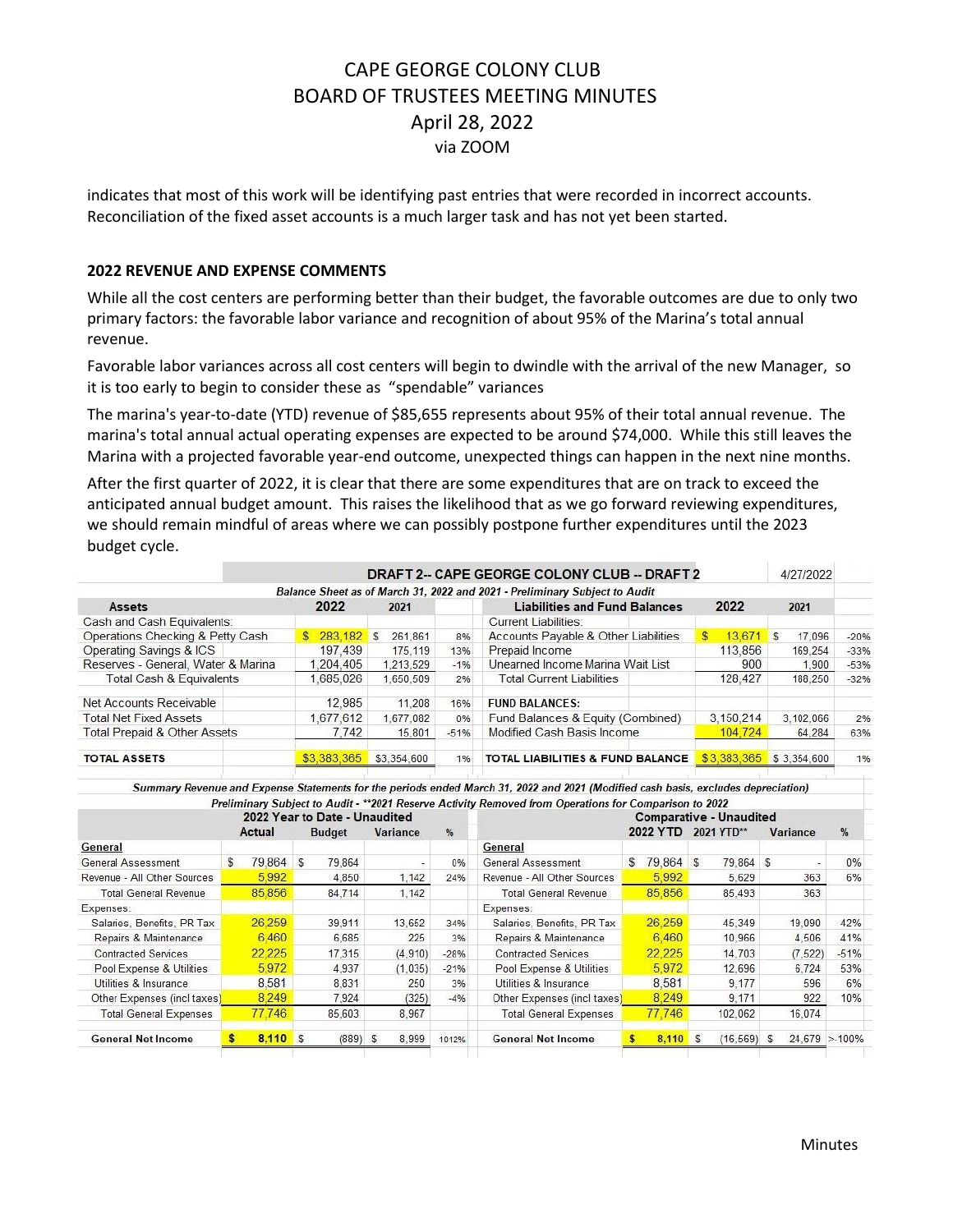| Water                                                                             |              |                        |              |         | Water                                                                             |                         |                    |              |             |
|-----------------------------------------------------------------------------------|--------------|------------------------|--------------|---------|-----------------------------------------------------------------------------------|-------------------------|--------------------|--------------|-------------|
| Revenue - Water Use Fees                                                          | 51.168<br>s  | \$<br>50.750 \$        | 418          | 1%      | Revenue - Water Use Fees                                                          | $$51.168$ \$            | 51.448 \$          | (280)        | $-1%$       |
| Revenue - All Other Sources                                                       | 5,440        | 1.634                  | 3,806        | 233%    | Revenue - All Other Sources                                                       | 5,440                   | 3.335              | 2,105        | 63%         |
| <b>Total Water Revenue</b>                                                        | 56,608       | 52.384                 | 4.224        |         | <b>Total Water Revenue</b>                                                        | 56,608                  | 54.783             | 1.825        |             |
| Expenses:                                                                         |              |                        |              |         | Expenses:                                                                         |                         |                    |              |             |
| Salaries, Benefits, PR Tax                                                        | 14.443       | 19.892                 | 5.449        | 27%     | Salaries, Benefits, PR Tax                                                        | 14,443                  | 19.125             | 4.682        | 24%         |
| Repairs & Maintenance                                                             | $\Omega$     | 2.475                  | 2.475        | 100%    | Repairs & Maintenance                                                             |                         | 507                | 507          | 100%        |
| <b>Contracted Services</b>                                                        | 6.270        | 6.527                  | 257          | 4%      | <b>Contracted Services</b>                                                        | 6,270                   | 5.503              | (767)        | $-14%$      |
| Utilities & Insurance                                                             | 5.126        | 5.957                  | 831          | 14%     | Utilities & Insurance                                                             | 5,126                   | 5,538              | 412          | 7%          |
| Other Expenses (incl taxes)                                                       | 7,011        | 6,185                  | (826)        | $-13%$  | Other Expenses(incl taxes)                                                        | 7,011                   | 3,579              | (3, 432)     | $-96%$      |
| <b>Total Water Expenses</b>                                                       | 32,850       | 41.036                 | 8.186        |         | <b>Total Water Expenses</b>                                                       | 32,850                  | 34,252             | 1.402        |             |
| <b>Water Net Income</b>                                                           | \$23.758     | 11.348<br>S.           | S<br>12.410  | 109%    | <b>Water Net Income</b>                                                           | \$23.758                | 20.531<br>S        | 3.227<br>S   | 16%         |
| <b>Marina</b>                                                                     |              |                        |              |         | <b>Marina</b>                                                                     |                         |                    |              |             |
| Revenue - Moorage/Parking                                                         | 72,295<br>S  | $\mathbb{S}$<br>18,812 | S<br>53.483  | 284%    | Revenue - Moorage/Parking                                                         | 72.295<br>S             | 63.135 \$<br>S     | 9.160        | 15%         |
| Revenue - All Other Sources                                                       | 13.360       | 4,047 \$               | 9,313        | 230%    | Revenue - All Other Sources                                                       | 13.360                  | 12.605             | 755          | 6%          |
| <b>Total Marina Revenue</b>                                                       | 85.655       | 22.859                 | 62.796       |         | <b>Total Marina Revenue</b>                                                       | 85.655                  | 75.740             | 9.915        |             |
| Expenses:                                                                         |              |                        |              |         | Expenses:                                                                         |                         |                    |              |             |
| Salaries, Benefits, PR Tax                                                        | 4.830        | 6.437                  | 1.607        | 25%     | Salaries, Benefits, PR Tax                                                        | 4.830                   | 7.523              | 2.693        | 36%         |
| Repairs & Maintenance                                                             | 5            | 4.625                  | 4.620        | 100%    | Repairs & Maintenance                                                             | 5                       | $\Omega$           | (5)          | 0%          |
| <b>Contracted Services</b>                                                        | 2,434        | 1.588                  | (846)        | $-53%$  | <b>Contracted Services</b>                                                        | 2.434                   | 1.538              | (896)        | $-58%$      |
| Utilities & Insurance                                                             | 5,156        | 4.175                  | (981)        | $-23%$  | Utilities & Insurance                                                             | 5.156                   | 4.974              | (182)        | $-4%$       |
| Other Expenses (incl taxes)                                                       | 374          | 1,692                  | 1,318        | 78%     | Other Expenses(incl taxes)                                                        | 374                     | 843                | 469          | 56%         |
| <b>Total Marina Expenses</b>                                                      | 12,799       | 18.517                 | 5.718        |         | <b>Total Marina Expenses</b>                                                      | 12.799                  | 14.878             | 2.079        |             |
| <b>Marina Net Income</b>                                                          | \$72,856     | 4.342<br>S             | \$<br>68.514 | 1578%   | <b>Marina Net Income</b>                                                          | \$72,856                | 60.862<br>S        | \$11.994     | 20%         |
| Net Income/Loss from<br><b>Combined Operations, No</b><br><b>Reserve Activity</b> | \$104.724    | 14,801<br>s            | \$89,923     | 608%    | Net Income/Loss from<br><b>Combined Operations, No</b><br><b>Reserve Activity</b> | \$104,724               | \$<br>64.824       | \$39,900     | 62%         |
| <b>Reserve Activity</b>                                                           |              |                        |              |         | **Reserve Activity                                                                |                         |                    |              |             |
| Routine Reserve Assessment                                                        | 47.571       | 48.345                 | (774)        | $-2%$   | Routine Reserve Revenue                                                           | 47,571                  | 47,570             | $\mathbf{1}$ | 0%          |
| Reserve Interest - all **                                                         |              | 562                    | (562)        | $-100%$ | Reserve Interest - all                                                            |                         |                    |              | $0 > 100\%$ |
| Less: Reserve Offset***                                                           | (47.571)     | (48, 657)              | 1,086        |         | Less: Reserve Offset                                                              | (47.571)                | (48, 110)          | 539          |             |
| <b>Net Reserve Activity</b>                                                       | $\mathbf{s}$ | $-5$<br>250S           | (250)        | $-100%$ | <b>Gross Reserve Activity</b>                                                     | $\overline{\mathbf{s}}$ | $-5$<br>$(540)$ \$ | 540          | $-100%$     |

**Committee Reports:** The following committee reports were submitted to the Board of Trustees: Environmental, Finance, Marina, Pool, Water and Workshop. The reports are attached to these minutes and incorporated by reference.

#### **Member participation**: none

#### **New Business Action Items:**

**Motion 1:** Fayla Schwartz moved, and Kris Easterday seconded to revise FIN 011 to state that federal tax returns, WA excise tax filings and CG election results certified by the secretary will be retained indefinitely, while personnel and payroll records, including timecards, will be kept for a period of 6 years. Passed - 5/0

**Motion 2:** Fayla Schwartz moved, and Pat Gulick seconded to delete FIN 017, Delegation of Authority to the General Manager. Passed - 5/0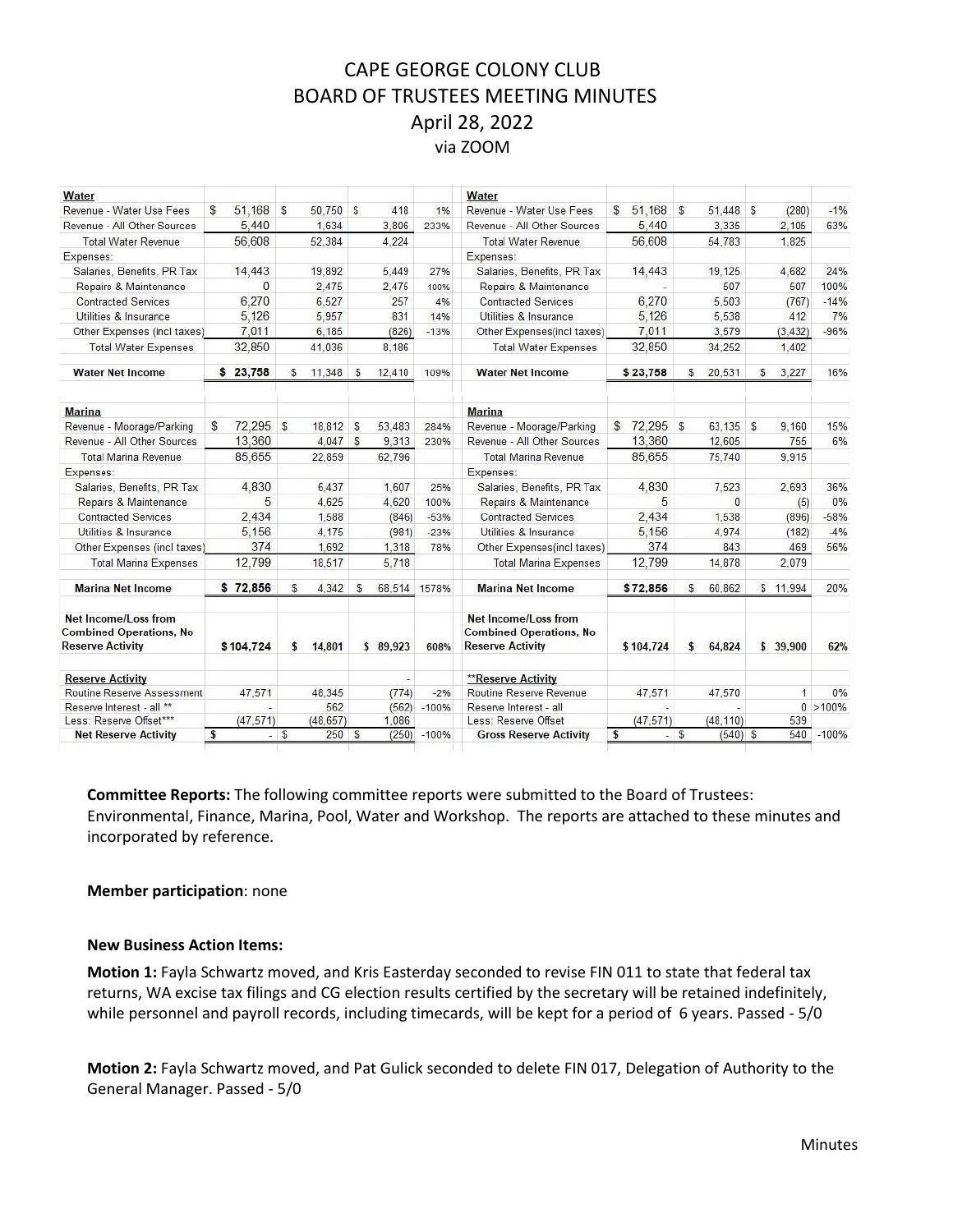**Motion 3:** Pat Gulick moved, and Joel Janetski seconded to approve the installation of additional Mammal Stranding signage at Memorial Park and along the beach by the clubhouse. Passed - 5/0

**Motion 4:** Pat Gulick moved, and Kris Easterday seconded to obtain a permit from Jefferson County to repair/maintain the berm. Passed - 5/0

**Motion 5** Fayla Schwartz moved, and John Dwyer seconded to accept the Fitness Committee donation of \$2212.79 going towards the purchase of a new elliptical machine for the Fitness Room. Passed - 5/0

**Motion 6:** Fayla Schwartz moved, and Pat Gulick seconded to increase the Caretaker's employee credit card limit to \$1500 from the current \$1000. Passed - 5/0

**Motion 7:** Fayla Schwartz moved, and John Dwyer seconded to open a new account at First Security Bank in Port Townsend, with the new manager, the treasurer, and the vice president as account owners. Passed - 5/0

**Motion 8:** Kris Easterday moved, and Fayla Schwartz seconded to allow the Social Club to pursue a temporary solution to erect a wind barrier at the gazebo. Passed - 5/0

**Motion 9:** Fayla Schwartz moved, and Joel Janetski seconded to cancel any Reserve Study for 2022 and schedule an appropriate level study to start in 2023. Passed – 5/0

**Motion 10:** Fayla Schwartz moved, and John Dwyer seconded to revert to Board-approved rules and regulations for handling the approval and accounting of reserve projects and the transfer of reserve funds, as described in FIN04 and FIN 05 Capitalization and Depreciation of Assets. Passed - 5/0

**Open Board Discussion:** none

**Adjournment:** Joel Janetski moved, and Kris Easterday seconded to adjourn the regular session and move to Executive Session at 3:35 pm. Passed - 5/0

Pat Gulick moved, and Joel Janetski seconded to adjourn Executive Session and return to the regular meeting at 4:54pm . Passed - 5/0

**Motion 11:** Joel Janetski moved, and Fayla Schwartz seconded to take action on private property in the Colony in violation of section 3 of the Building and Property Regulations and PP02 Maintenance of Property. Passed - 5/0

**Motion 12:** Kris Easterday moved, and John Dwyer seconded to take action on a member's violation of the signed Statement of Responsibility. Passed 5/0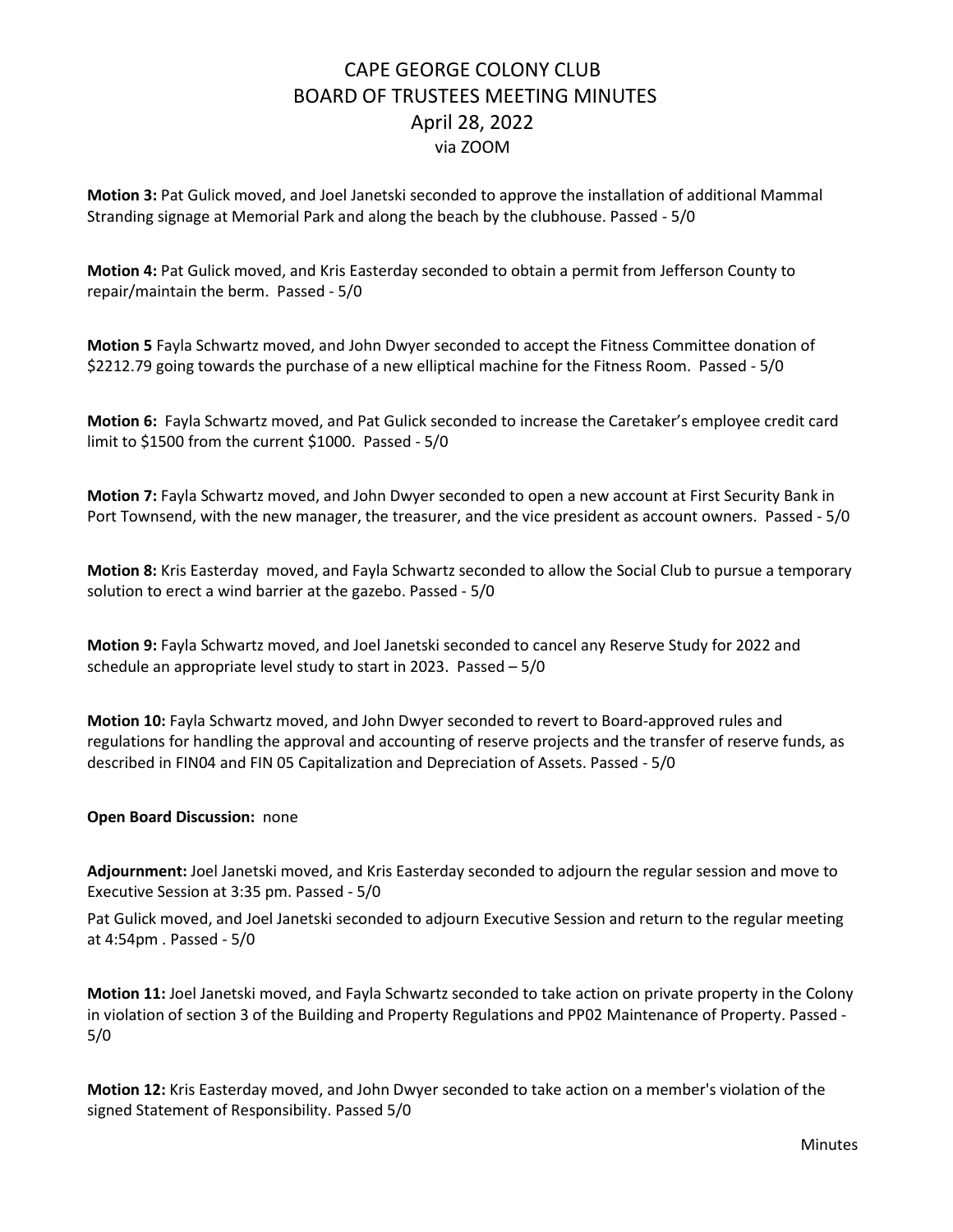**Motion 13:** Fayla Schwartz moved, and Joel Janetski seconded to retain, Acting GM, Terri Brown, as an exempt employee at current compensation rate for a minimum of two weeks, beginning May 2, 2022, up to a maximum of four weeks for the purpose of new manager orientation and training. Upon the completion of week two and three the acting GM, GM, and Board Vice President will review progress and identify any additional needs. Passed - 5/0

**Motion 14:** Fayla Schwartz moved, and John Dwyer seconded that upon the completion of new GM training/orientation, acting GM will return to non-exempt hourly status at the currently budgeted office administrator compensation rate. Passed - 5/0

#### **Announcements:**

Study Session – Monday, May 23, 2022, 3 P.M. via Zoom Board Meeting - Thursday, May 26, 2022, 3 P.M. via Zoom

**Adjournment:** John Dwyer moved, and Kris Easterday seconded to adjourn the meeting at 5:01 P.M. Passed -5/0

Submitted by: **Approved by: Approved by: Approved by:** 

**Pat Gulick, Secretary Jane Ludwig, Vice President**

### **ENVIRONMENTAL COMMITTEE MINUTES Tuesday, March 8, 2022 9:15 am (via ZOOM)**

**\_\_\_\_\_\_\_\_\_\_\_\_\_\_\_\_\_\_\_\_\_\_\_\_\_\_\_ \_\_\_\_\_\_\_\_\_\_\_\_\_\_\_\_\_\_\_\_\_\_\_\_\_\_\_\_\_\_\_\_**

**ATTENDANCE:** Varn Brooks, Terri Brown, Lori Cameron, Patty Dunmire, Marty Gilmore, Pat Gulick, Chuck Hommel, Keith Knol, Marta Krissovich, Ruth Ross, Fayla Schwartz, Bob Sullivan, Richard Vandemark, Lori Vandemark

**I. CALL TO ORDER:** Stephen McDevitt had a last-minute emergency and asked Ruth Ross as secretary to preside over this meeting. Ruth called the meeting to order at 9:18 am.

**II. APPROVAL OF MINUTES:** The minutes of the February meeting were reviewed, and a typo was corrected. Marta then moved and Patty seconded that the minutes as corrected be approved, and the motion passed unanimously.

**III. FISCAL REPORT:** The current balance is approximately \$1500.00, reflected some sales of booklets. With regard to fundraising, the committee discussed notifying the community that

copies of the Flowers of Cape George booklet are available for sale now that spring is starting. It was noted that new members would probably be interested in purchasing booklets. Fayla will update the article we ran in the newsletter in April 2021 for the April 2022 newsletter and posting on the bulletin boards.

#### **IV. OLD BUSINESS**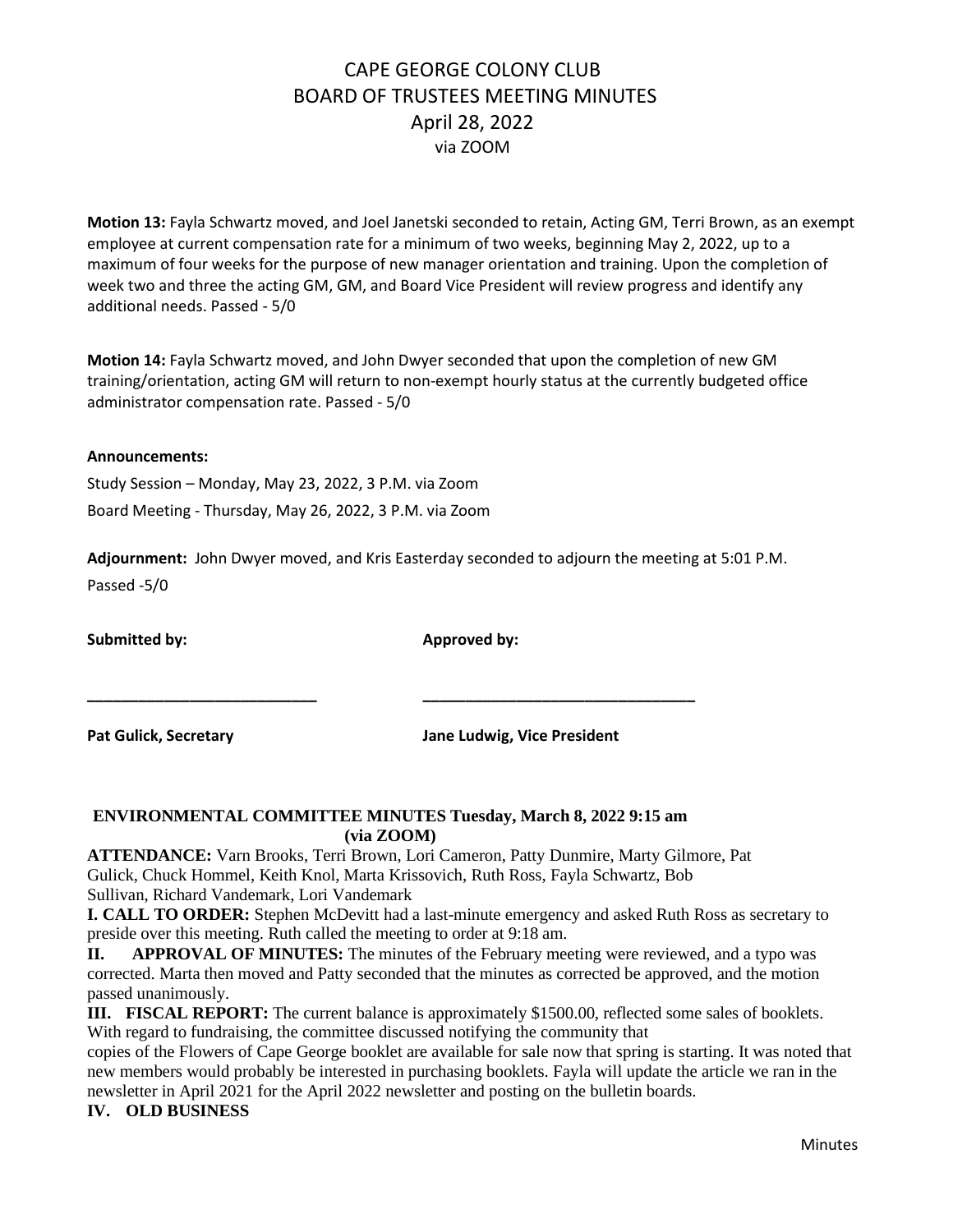**A. Berm Repair:** Richard Vandemark reported that the Ad Hoc Committee has researched and found that the original permit for the berm included a requirement to maintain the berm as built. Thus, no new permit is required although requests will need to be filed under the existing permit. However, the current permit only allows for the berm to be repaired as originally built and to the same height. Richard noted that the committee will be pursuing this option and also moving forward with Global Coastal to obtain proposals for other future options to consider. The committee is also investigating to see if Donnie would be able to move large logs on the beach that could be used in the repair with our available equipment.

**B. Styrofoam Recycling:** Ruth reported that no Styrofoam recycling will take place until April because the truck to take the material to Kent is not available until then. The community will be notified when Styrofoam recycling resumes. Individuals are encouraging to save clean dry Styrofoam for later this spring.

**C. Landscaping at the Clubhouse:** Patty Dunmire reported that one or more pruning workshops will be held at the clubhouse in the second half of March to trim plantings at the clubhouse and educate interested members on how to prune their own plantings. Interested members should notify Patty if they want to participate [\(pattydunmire@yahoo.com,](mailto:pattydunmire@yahoo.com) 253-332-4779).

**D. Article re feeding seagulls.** In response to discussion at the February meeting, Sue Dunning created an initial draft about the problem of feeding seagulls, who roost on neighboring houses and solar panels. Marta Krissovich suggested some edits to make the piece suitable for submission by the committee, rather than an individual. After discussion, it was decided that the article should be further revised to be appropriate for submission by the committee and should also include education about not feeding other wildlife in the neighborhood such as raccoons, crows, and deer. Ruth and Varn will work on a revised draft to be reviewed at the next meeting and submitted for the May 2022 newsletter.

### **V. NEW BUSINESS**

**A. Ravine Issues.** What may be non-natural suds have been observed in the ravine creek. The committee will ask the County Health Department to test the content

of the water in the creek. Chuck Hommel will submit a report concerning their work group plans and issues related to the ravine *[Addendum: see attached supplemental report]*.

**B. Problems with plumbing and septic at the pool.** The committee discussed the

septic backups that have occurred in the bathrooms twice in recent months, once because a faucet in the outside bathroom was left on and overwhelmed the system and once due to high winds and tides. The pump on the system had to be replaced last year because of sanitizing wipes being flushed in the toilets. Terri Brown, our acting manager, will include a note in her upcoming report in the newsletter concerning these matters and remind members not to flush wipes.

**C. March Clean-up Work Days.** The committee will be planning workdays for the spring for the rain garden and common areas. Steve will organize dates.

**D. PTMSC April Earth Day Beach Clean-up.** Steve is coordinating with the PTMSC to have a clean-up here on CG beaches on April 22 that would involve only members of the CG community. He will notify members of details as they are finalized.

**E. Tree removal on common CG property.** Terri Brown asked the committee to provide some recommendations for how to handle requests from members for pruning or removal of trees on CG common property. The committee asked for more time to discuss this at a future meeting, given lack of time at this meeting.

The meeting was adjourned at 10:25 am.

Respectfully submitted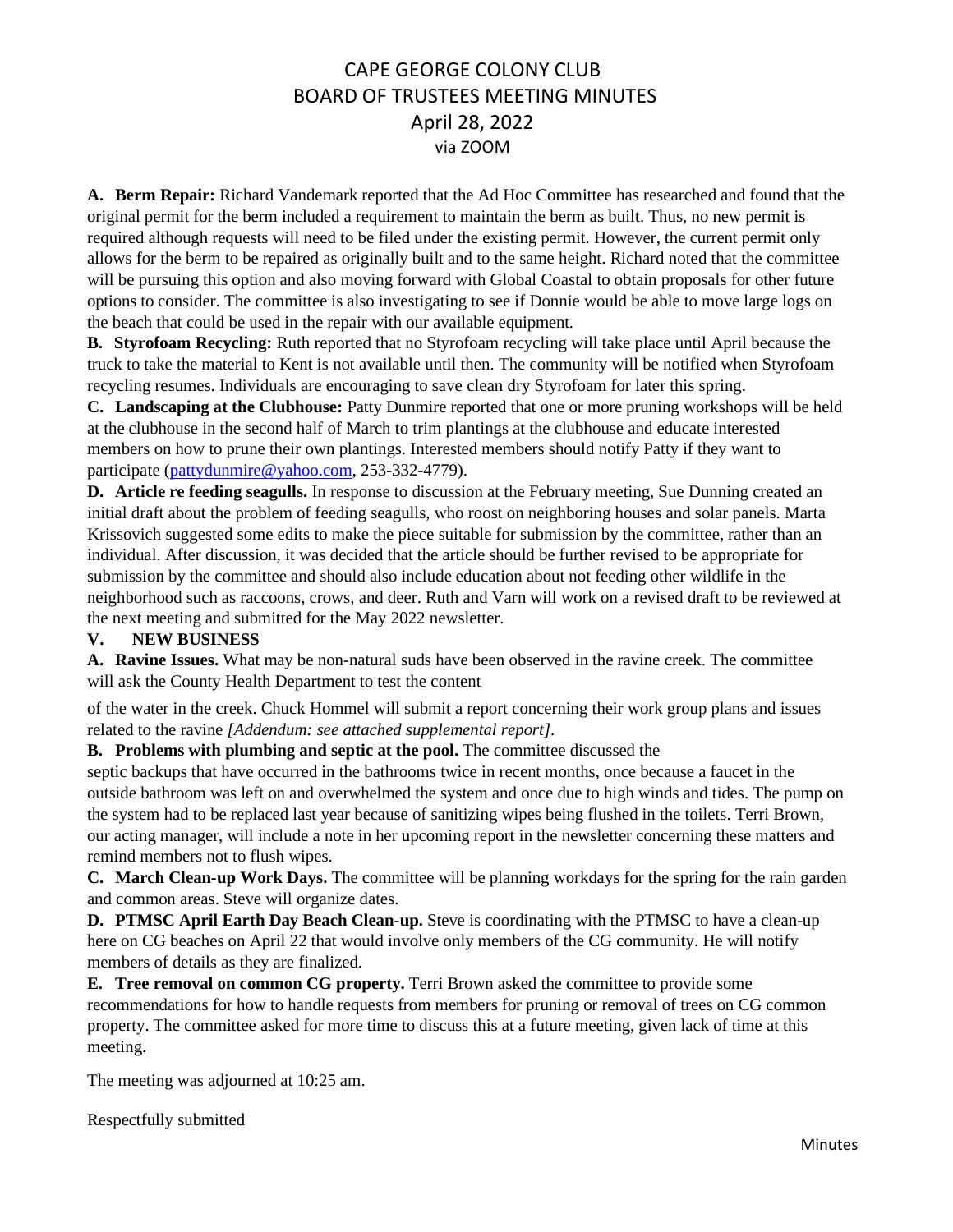Ruth Ross, Secretary March 18, 2022 Ravine trail notes and call for volunteers

Here is an update on the ravine trail:

1. Village trail. The steps to the Village, put in last year have held up very well this winter. No major problems. I would like to organize a work party to rake the leaves off the steps and then fill in the steps with crushed rock where the rock has settled. If we have someone willing to pick up/deliver the rock (Donny did it last year), it is probably a three hour job for three or four volunteers.

2. Huckleberry Place trail. The ravine trail to Huckleberry place is in bad shape. I propose a project to replace the old steps and add more in the steep/slippery spots. This is much like the Village steps project from last year. I propose we ask for volunteers. As a first step, a couple of volunteers could meet at the trail, discuss options, measure things, make estimates and come up with a plan.

3. Foam/discoloration in creek runoff. The creek in the ravine is discolored and contains foam. This contamination, whatever it is, is coming from a location above the trail junction (where the creek goes underground at the grate). Foam at the grate and upstream is readily apparent. I have many pictures to document the problem.

This phenomenon has existed for at least 3 years. I have noticed it before and it seemed 'seasonal' - occurring mostly in winter after a heavy rain. This year it is constant. The creek has shown discoloration and foaming all winter, since at least December.

A sample collected showed discoloration. A tawny brown to dark brown color which persists. Foam dissipated quickly. Only sediment was a few grains of sand. I could not detect any odor.

Other drainages nearby show no such color or foam.

In January, Steve McDevitt and I climbed up the creek a long way and still encountered foam and discoloration, so the source is well up the creek. Steve took pictures and has GPS coordinates, I think.

At the last Environmental Committee meeting, I think we decided to request a water analysis from Jefferson County. I think Steve is doing that.

4. Slash cleanup. Over the winter, the ravine trail is bombarded with leaves, limbs, and fallen trees. This year, two large trees fell across the trail. A large maple fell and Bernt Ericksen was good enough to cut it up so that the trail was passable again. Then shortly thereafter, a cedar fell and someone (I don't know who) cleared it. Thanks to Bernt and the unknown woodcutter for keeping the trail clear. There still remain many branches piled along the trail.

Last fall some energetic folks cut back a lot of the Himalayan blackberries invading the trail from the beach end. The blackberry canes, which were climbing 30 or 40 feet into the cedars, were cut at the base. Thanks to those who did that.

Those canes are dead now and many have been pulled down and piled by the trail. We will probably never get rid of all the berry plants, but this effort surely saved some trees. Thanks to those who did it.

With fallen limbs, cut up trees, blackberries, we have a lot of slash to deal with. I think we could haul out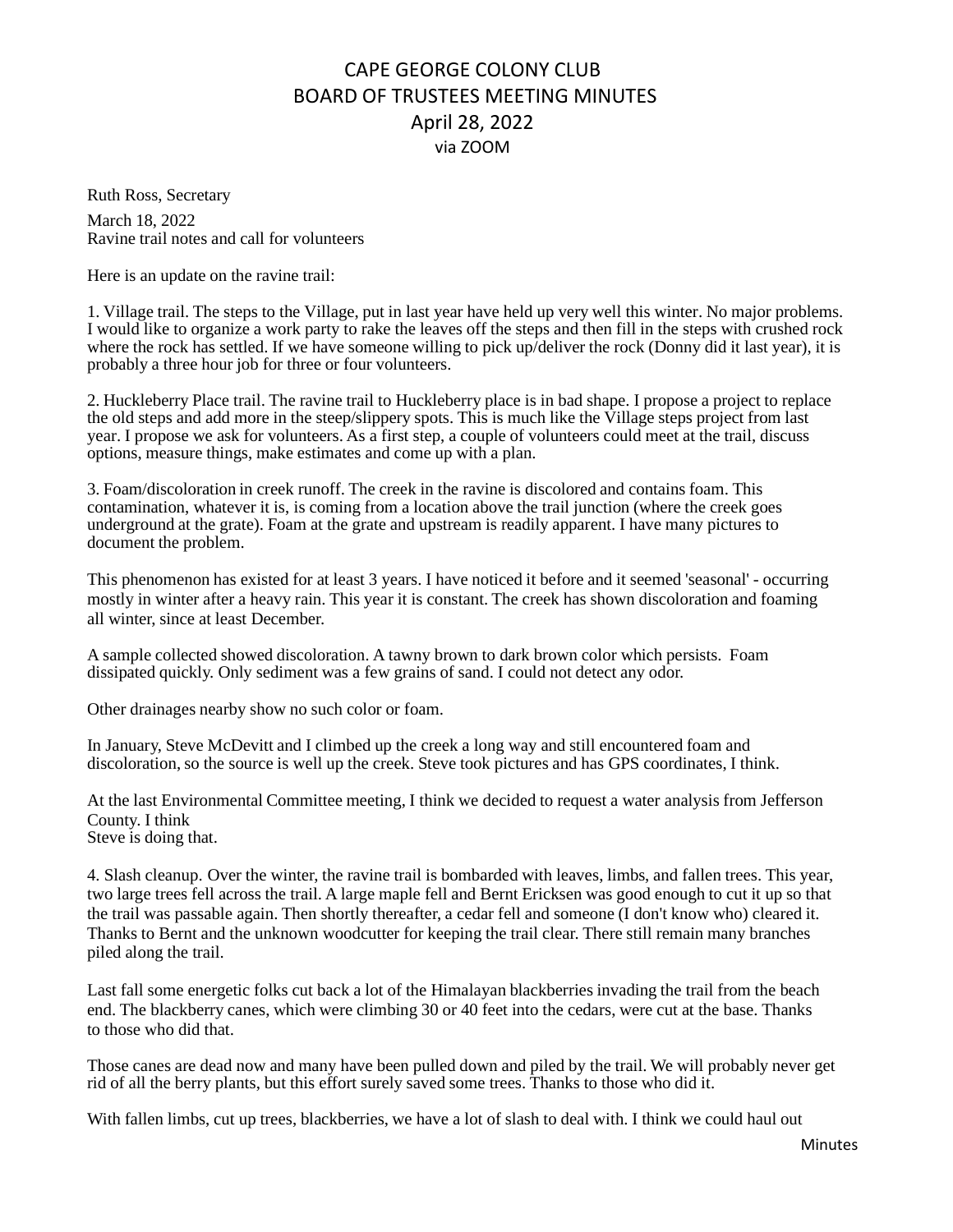two or three pickup loads, a two or three hour job.

Volunteer opportunities. Note that this is heavy, physical work. Anyone can help, but digging, hauling and lifting is involved.

Village trail maintenance - three or four volunteers, a few hours Huckleberry Place trail repair - two or three volunteers to plan, a couple of hours - several volunteers over several days, two or three hours a day (last year, we had about 6 people who worked 2 hours each Monday over about 10 weeks). Slash cleanup - three or four volunteers, one pickup truck for two or three hours.

Anyone interested can contact me, Chuck Hommel, at [chommel60@gmail.com](mailto:chommel60@gmail.com)

#### **Finance Committee Minutes**

To: Cape George Board of Trustees, Cape George Office From: CG Finance Committee Attending: Karen Krug, Nancy Charpentier, Georgette Semick; Board Members Fayla Schwartz and John Dwyer Subject: Finance Committee Meeting April 14, 2022

- 1. Financial Report Updates: CF indicates February financial reports should be available by April 15 and March reports by the  $20-25<sup>th</sup>$  normal deadlines. It was noted that we have been unsuccessful in getting CF to change the 2022 CF budget to reflect two of our 3/9 income projections, Reserve Assessment and Water Fees. The monthly differences are minor and will mostly self-correct throughout the year. It may be something the Treasurer may choose to report on each month. Corrections have been forwarded to CF but we have yet to see if they will be acted upon.
- 2. Routine FInComm Meeting Schedule: Hopefully, can begin scheduling between 20<sup>th</sup> and the monthly Board Meeting to provide input to Treasurer's Report.
- 3. Finance Committee Recruitment: No responses have been received as a result of the newsletter call for volunteers. An email to members has been drafted and will be sent to Fayla and Terri for final review and posting. John had one candidate as a suggestion and will pursue that person. Georgette will also contact other Board members to see if they have any additional suggestions.
- 4. Community Financials Interactions and Existing Contract Terms: Members reviewed the salient points of interactions and due dates.
- 5. Financial Review Processes: Nancy's draft of financial review schedules and materials for monthly, quarterly, yearend and post-audit reports was discussed and will be updated.
- 6. Other Updates:
	- a. Discussed how approved reserve project expenses could be captured as CIP (capital improvement projects) and coded for subsequent transfer from reserve accounts.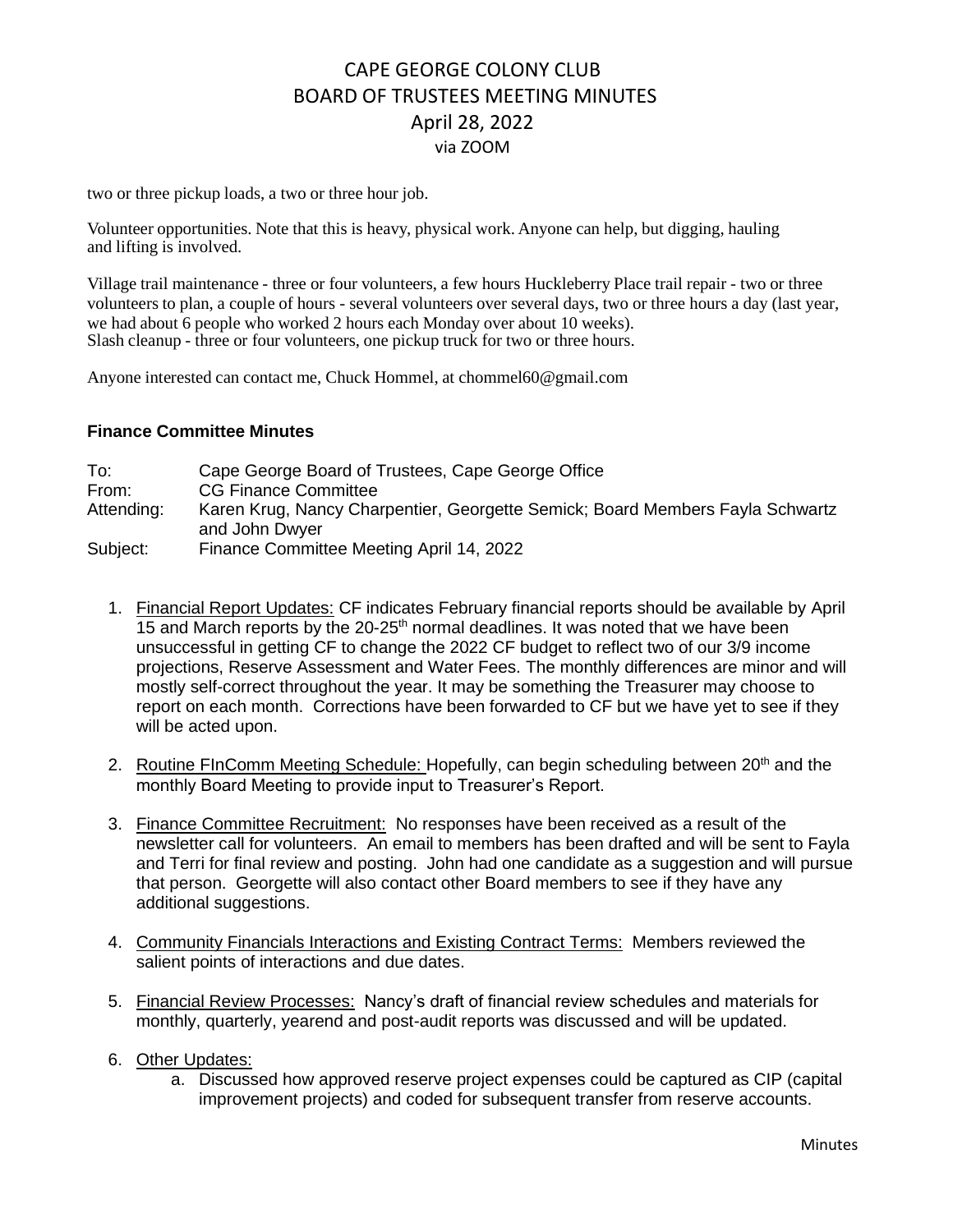- b. Vacation accruals will be checked at the end of Q1 this year; rechecked at Q2; with the main, final accrual at Q4.
- c. There is an issue with the forgiveness of a debt and whether a 1099-C tax statement will be issued to the debtor.
- 7. Next meetings: Given the anticipated release of February Financials by April 15<sup>th</sup>, the Committee agreed to schedule work sessions  $9:00$  Wednesday, April  $20<sup>th</sup>$  and another to be determine following the delivery of the March financial report to review results unless comments and questions can be handled by email beforehand.

Submitted By: Georgette Semick for Finance Committee April 22, 2022

**Marina Committee Meeting, 4 April 2022 Agenda & Minutes** 

11am Cape George Clubhouse

Attendees: 24 members

Introduction

The entrance channel depth remains restricted in depth and breadth. At last measurement the channel was narrow but remained fairly deep at about +2.0' below the zero tidal level. The channel markers will be moved when the next tides permits, 16-18 April. Mariners should exercise caution when navigating through the entrance.

The channel currently runs from center channel at the terminus of the south sea wall and runs in a nearly straight line to immediately south of the western most red (south) channel marker.

The annual marina sale has been scheduled for the weekend of June 17-18-19. Dick Poole and John Hanks have agreed to manage the sale (volunteers still needed). Please consider appropriate donations to the sale. Marina volunteers can assist in transport.

Agenda items

1. Marina renewals and assignments. Harbormaster Mark Thayer reported that moorage and parking fees have been received. However, nine members failed to renew their waiting list fees. Thanks to Cassie Reeves for assisting in renewals at the office, available from 11-1 pm M-F.

2. A member suggested the following text be incorporated into the Marina Rules:

Current rule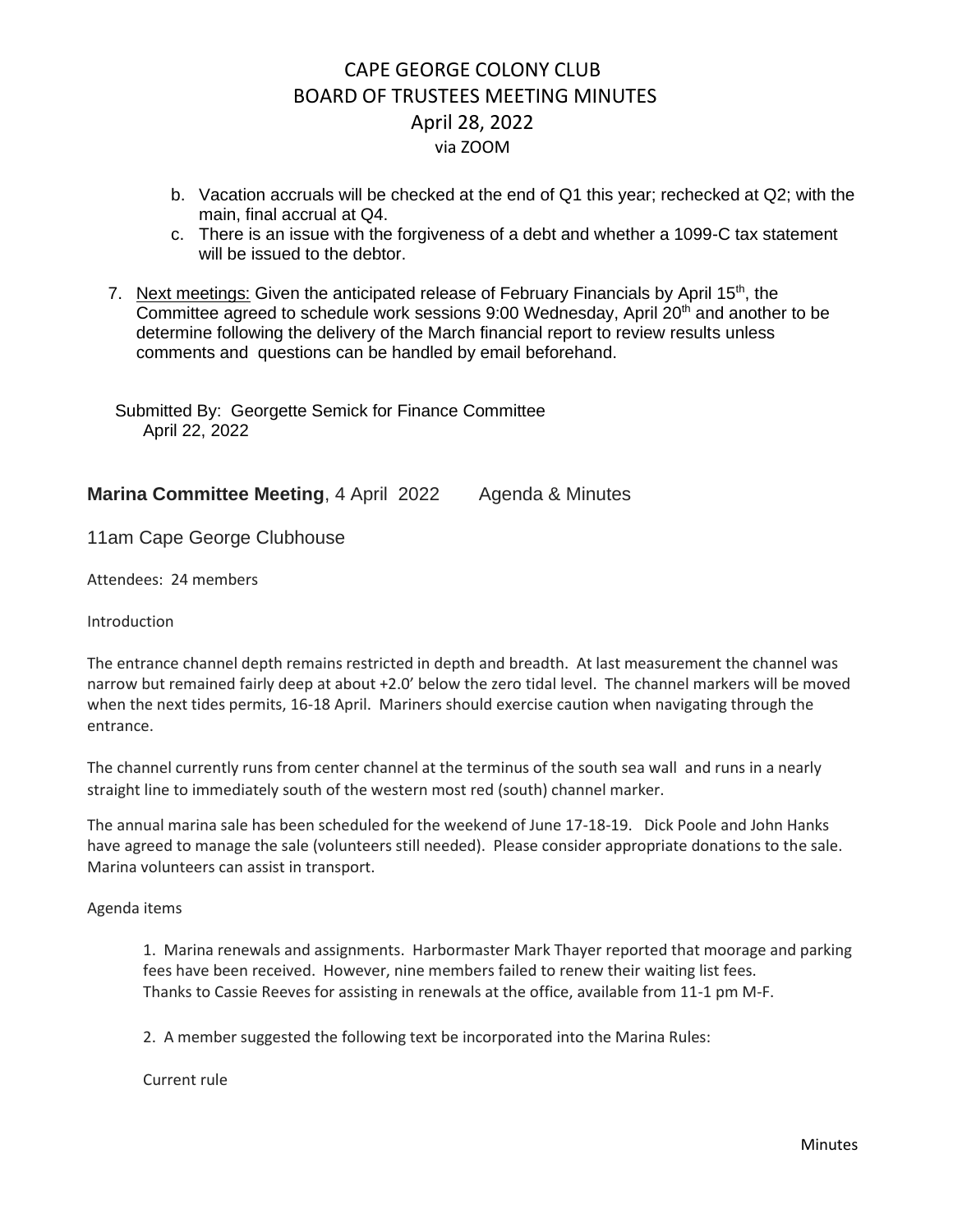1.3. Marina fees are on a yearly basis payable January 1st and delinquent thirty (30) days after. The marina year runs from January 1st to December 31st. Members assigned moorage shall pay a full year's fee if entering before September 1st. Members entering after September 1st shall pay a half year's fee.

#### Proposed addition

1.3.a Delinquent submission of all required documentation or payment of fees shall result in the automatic ,immediate loss of slip or parking privileges. A member losing privileges may register for listing at the bottom of the appropriate wait list. Vacated space shall be promptly offered to the senior position on the appropriate wait list.

No action was taken on the proposed addition

- 3. Dredging of the marina channel scheduled for 14-16 June, plan accordingly. The CG Board has approved contracts to Whitworth excavating for dredging the channel and completing rock placement on the north jetty. Work in channel and jetty will be completed consecutively
- 4. The 2022 Marina Festival:

In recognition and appreciation of the support the Cape George community provides to the marina, the marina committee agreed to sponsor the Waterfront Festival on the weekend of 20/21 August. The committee discussed various options for the 2021 festival. A motion was made, seconded and approved that the marina committee allocate up to \$3500 for this year's festival. As always, the money would come from the memorial fund, most of which is raised at the annual marina sale.

#### Open Floor

The Harbormaster proposed that the committee spend up to \$1500 from the memorial fund for new, high quality string mowers and other tools for grounds maintenance. The committee approved the motion.

Next meeting will be Tuesday 3 May, 11 am.

Meeting adjourned 12:20

#### Pool Committee Meeting Minutes - April 5, 2022, 3pm

Attending: Penny Jensen, Marta Krissovich, Patty Dunmire, John Galm, Sandra Gulin, Linda Mollino, Robin Scherting, Fayla Schwartz. GUEST: Mardella Rowland. ABSENT: Mary Hilfer, Kris Edwards

1. Financial Report - \$875.87 in account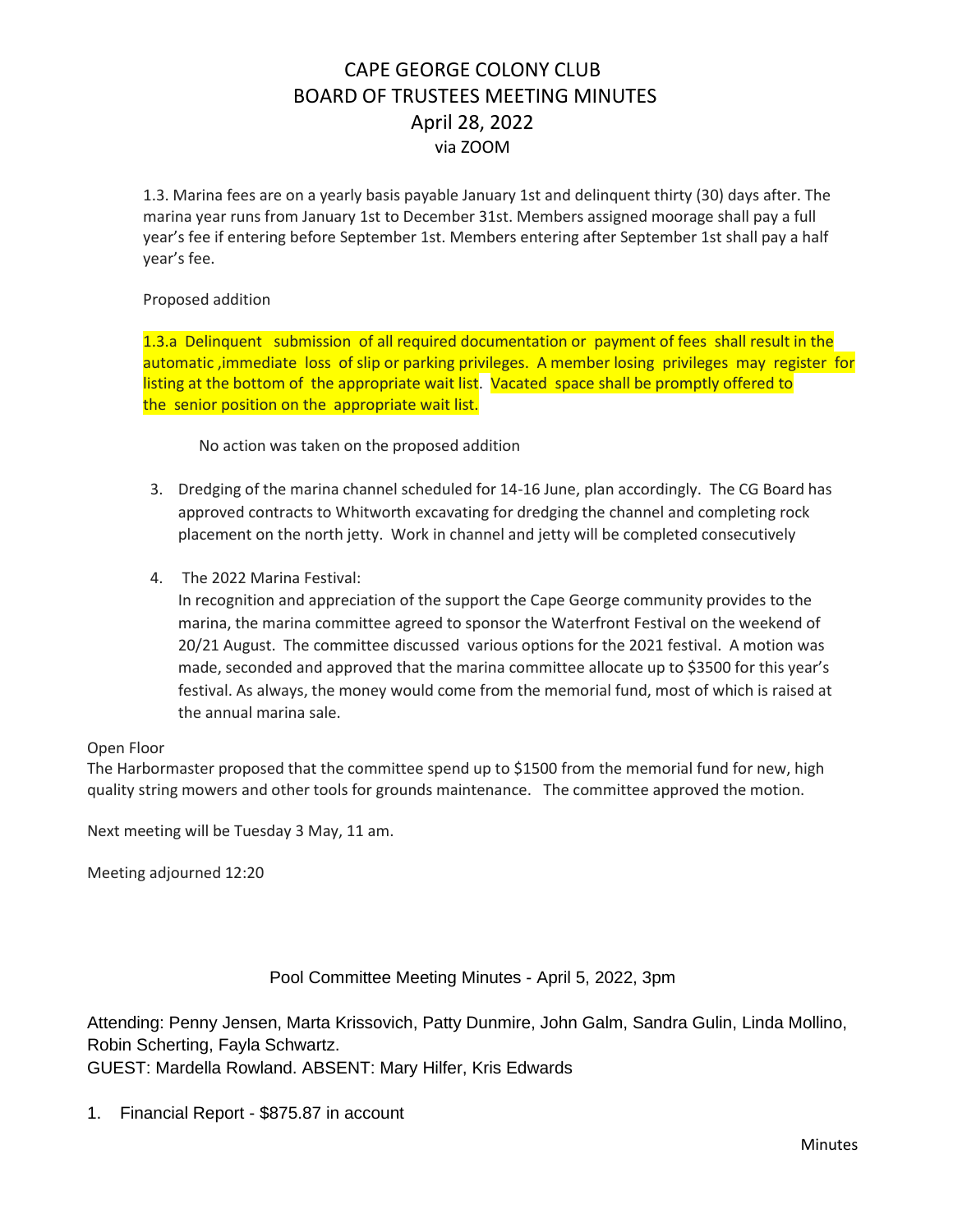#### 2. Old Business:

- **A.** PARTY DAY May 14
	- $\circ$  Clubhouse is reserved on 5/14 from 3:30 6:30 pm.
	- o Water safety brochures will be available during both events below Patty D. & Sandi G. will coordinate this.
	- $\circ$  11am 1 pm Kids Party outside hot dogs & lemonade, inside pool games. We will try to keep food out of pool building
	- o Amber Mallory will provide music at pool and talk to other parents about the event.
	- o 4-6 pm Adult Wine and appetizer Sharing
		- Mostly outside but clubhouse is reserved from 3:30 6:30 pm.
		- Each person/family will bring wine and finger food to share.
		- Penny & Mack will set up tables outside and, if needed tables inside.
		- See below for fund raising activities during this day
- **B.** Fund Raising PLANS AND ASSIGNMENTS
	- $\triangleright$  Purpose– to fund pool toys for kids plus support for water aerobics and other pool enhancements. The goal is making the pool more inviting to even more Cape George members.
	- $\triangleright$  Penny will announce the fund-raising events in the newsletter.
	- ⮚ Money Collection TASKS
		- $\circ$  Marta will order blue donation box asap . It will have a pocket for envelopes. She'll work w/ Terri to get it mounted by Donnie
		- o Checks **MUST** be written to Cape George Social Club w/ "Pool" in the memo line
		- $\circ$  Linda M. will create envelopes w/ stickers that have instructions for writing checks and ask if a T-Shirt is desired plus list the sizes to be circled to be circled by donors. She will ensure they are put on the side pocket on the pool donation box.
		- $\circ$  Checks can be dropped off, w/ or w/o the pre-written envelope, in donation box at pool or at the office. If at office, Terry will put in a "Pool Donation Folder or Envelope."
		- $\circ$  Patty D. will pick checks/envelopes up at office and at pool. They are delivered to Cassie.
		- $\circ$  Patty will create & keep a list of donors and, if donor wants T-shirt, will list the size that is requested.
		- $\circ$  Marta K. & Patty D. will work together to distribute T-shirts to the 1<sup>st</sup> 50 donors who request the sizes that are still available.
		- o Robin S. will write Thank You notes to donors.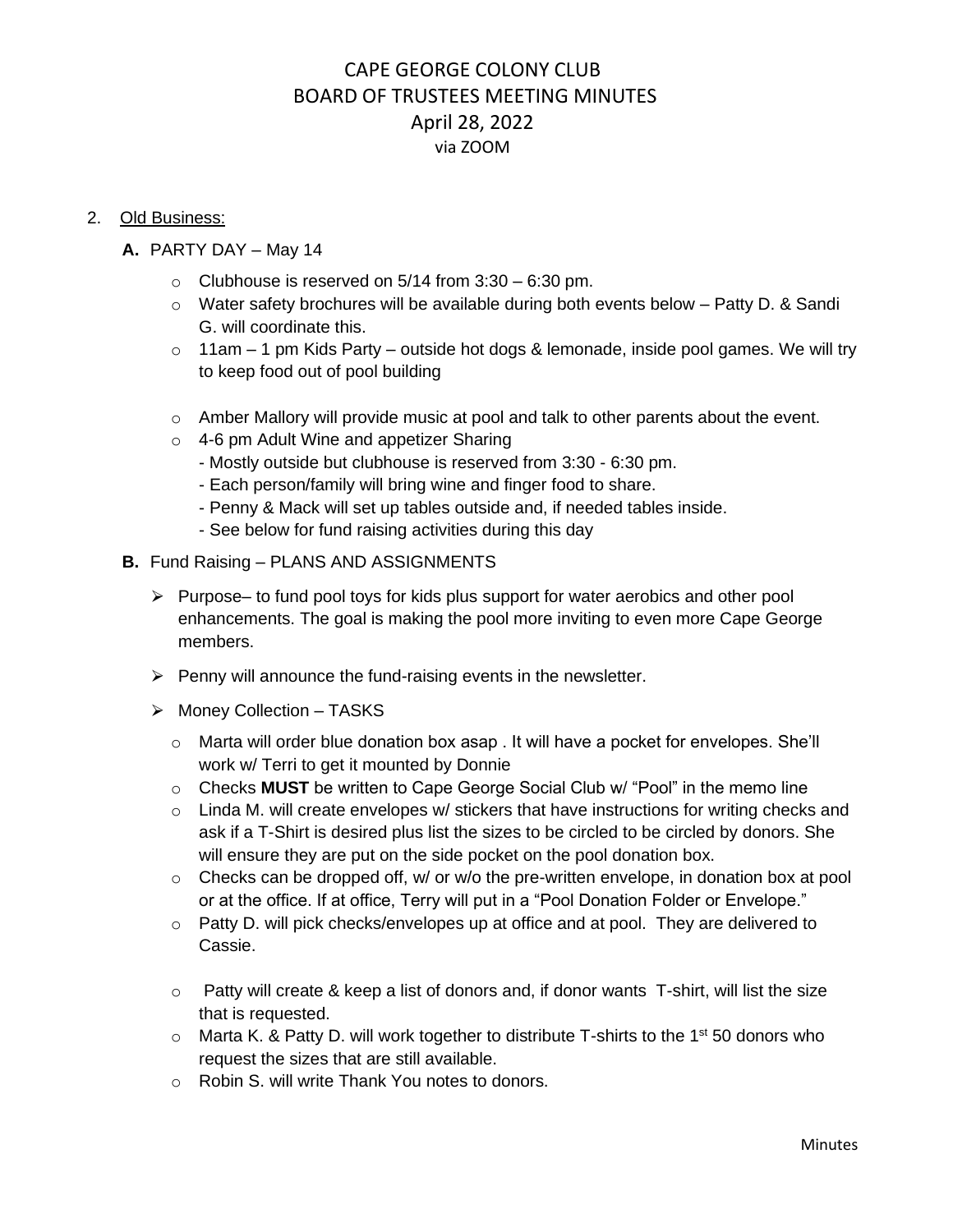- $\triangleright$  T-shirts Kris Edwards donated 50 and they will be printed with a drawing created by Sandi G's children.. **All posters, envelopes, articles etc. make explicit that T-shirts are available, by request, to 1st 50 donors**
- $\triangleright$  Publicity advertise everywhere, as often as possible per Penny.
	- $\circ$  Posters to be printed with color: Linda M. will get 4 printed in 11 x 16" for bulletin boards near each neighborhood's mailbox.
	- $\circ$  She will also print some 8.5 x 11" posters for lesser bulletin boards. Penny will print & place extra posters & post at mailboxes. Sandi G. has sticky stuff that might help Penny with this.
- $\triangleright$  Party Day May 14
	- o A Donation Box will be placed at hot dog stand & on wine table.
	- o Guests will be asked to bring their jars of small change. A small pool will be set up for the jars to be put into. John G., Linda M & Kris E. will coordinate this.
	- o Lee Jensen will roll any change that is acquired so it can be deposited in the bank.
- **C.** Bathing cap contest 2 entries so far. Penny will post again in newsletter. Patty will announce it at several Water Aerobics sessions. Linda will announce winners during May 14<sup>th</sup> Adult Party
- **D.** Paint Benches Penny & Kris will do this when they have time
- **E.** New faucet for outside bathroom may have been ordered. It's needed b/c it may have helped create recent water backups.
- **F.** New manager not in place to begin pool deck repair unchanged
- **G.** Suggestion/Donation Box Marta K. will order asap
- 3. New Business:
	- **A.** Pool chemicals volunteers 10 persons. Some willing to learn but not all willing to fill in when Donnie is out.
	- **B.** Barbara Glenn & Susan Nivert cleaned the pool windows.
	- **C.** Windows at parking side of pool failed. Request for replacement needs to be submitted by sometime in summer for 2023 budget.
	- **D.** Pool Noodles group approved purchase of 8 by Marta K. for \$4.00 each at Don's Pharmacy.
	- **E.** Clock at pool not working it runs backwards. Sandi G. will look int replacements.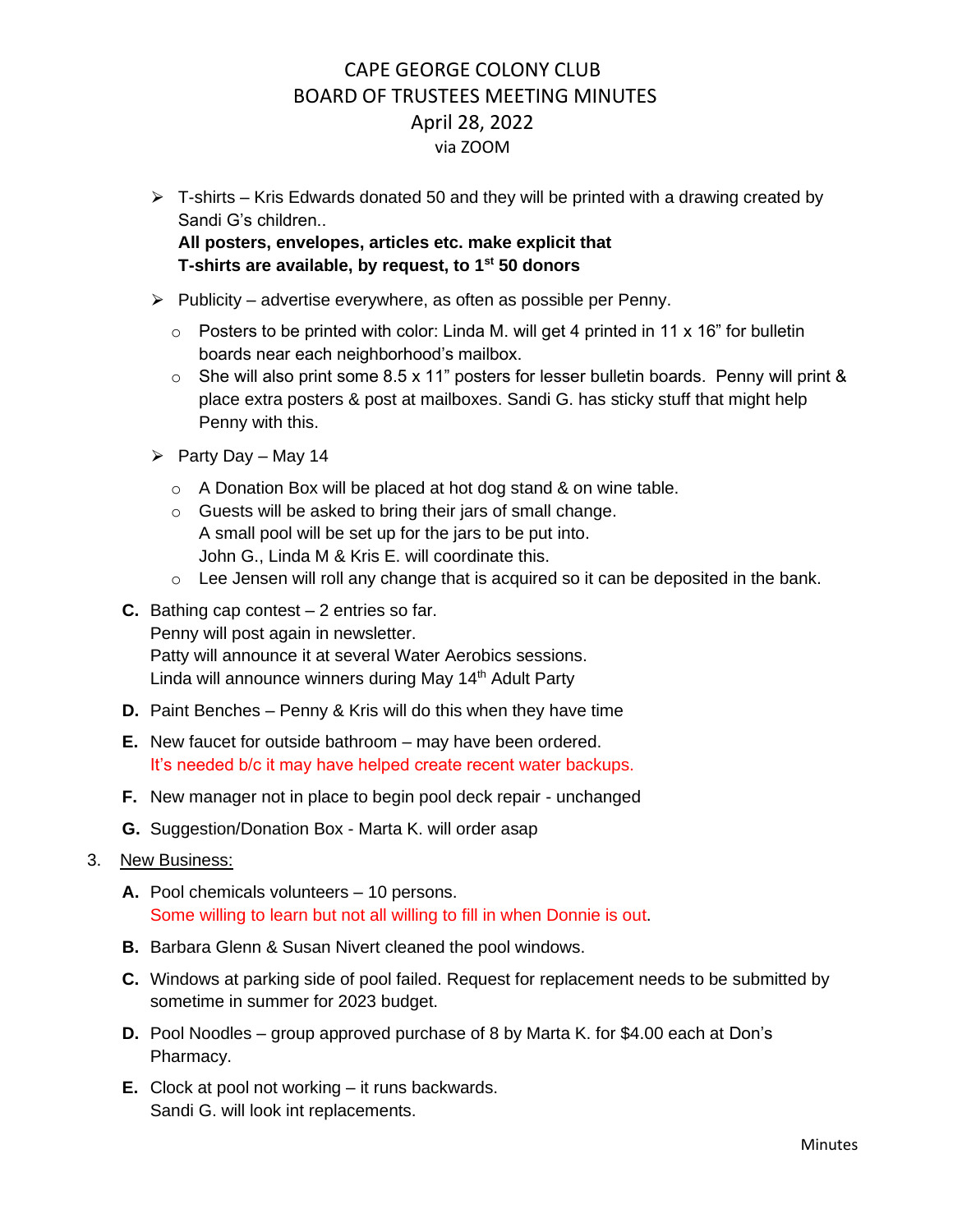- **F.** Other-how are we doing? not directly addressed.
- **G.** Next meeting will be April 26 at 3pm. It's early to tie up loose ends for Fund Raising and for the April 14<sup>th</sup> events.

At that meeting, it will be decided whether our standard 1<sup>st</sup> Tuesday meeting in May is needed.

# **Cape George Water Advisory Committee Meeting Report April 5 2022**

The meeting was held at 4 PM April 5, 2022, in the Clubhouse. Present: Acting Cape George Manager Terri Brown, Water Manager Jose Escalera, Carl Berger, Thad Bickling, Scott Carpenter, and Chair Marty Gilmore.

Approved vendors for the tank farm telemetry system and for the diver who will inspect and clean the tanks have been notified and we are waiting for scheduling.

Terri will review insurance in place and will determine the extent of coverage for the water system.

The committee will develop educational materials for individual homeowners about plumbing Cross Connections and the compliance requirements for those who have cross-connections. The community currently has 548 connections to the water system and 64 identified cross-connections. The materials will be included in the package of documents that is sent to all Cape George owners in June.

Cape George will ensure that its own cross connections are tested annually as required by law.

The committee reviewed Cape George Rule CP08, Water System, and developed a proposed addition to CP08a, the Water Connection and Use Permit Application. The proposed addition clarifies the division of responsibility between Cape George and the homeowner for water supply to residences. An additional clarification regarding cross-connections will be developed before revised CP08a is submitted to the Board for approval.

Rule CP08, Water System, was last revised in 2019.

Terri has directed that all water blowoff pipes and hydrants be cleaned and re-painted this coming summer. Blowoff pipes will be painted blue for identification. Hydrants will retain the same color on top to indicate hydrant flow capacity.

The next scheduled meeting will be Tuesday, May 3, 2022, at 4 PM in the clubhouse.